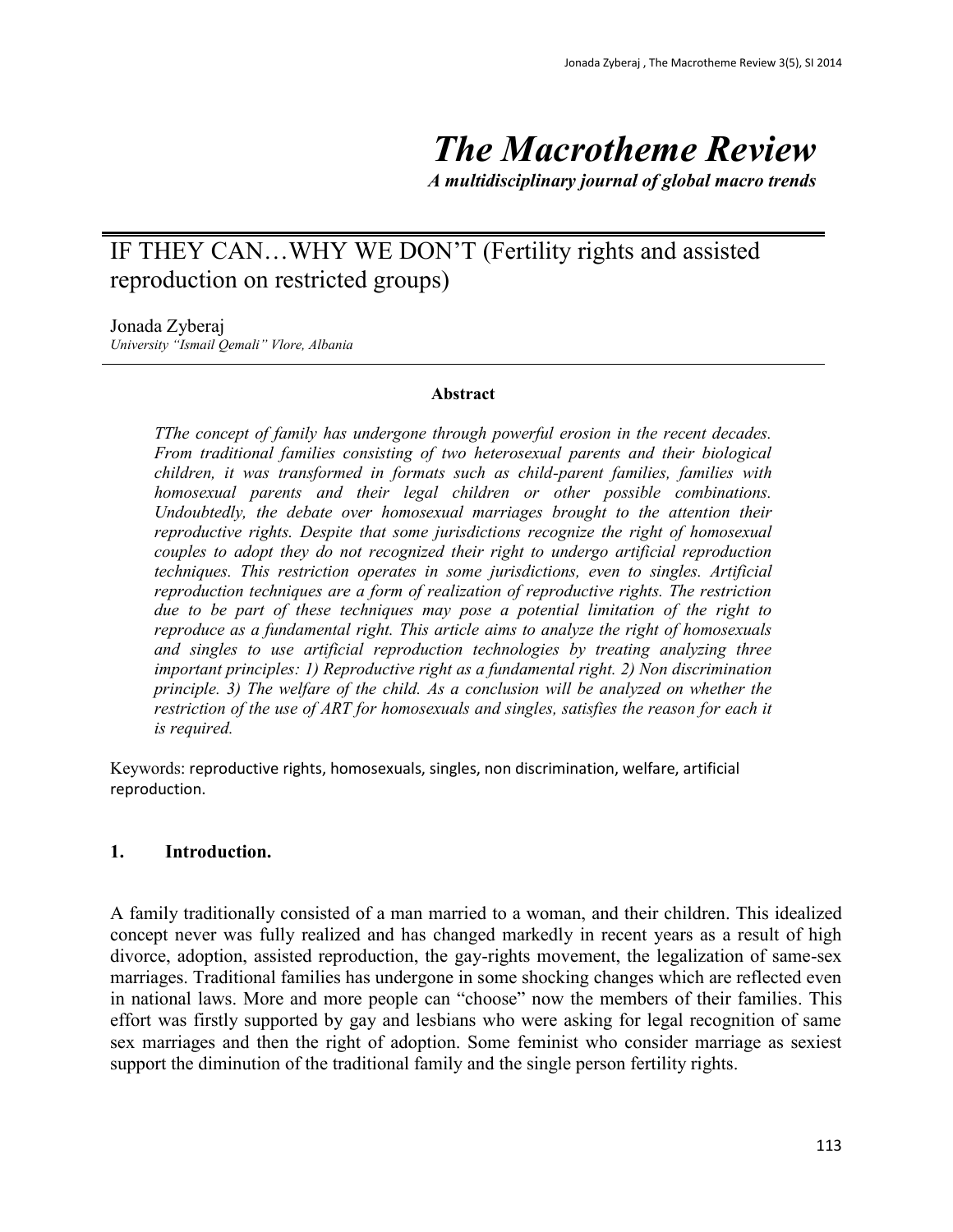A growing number of unmarried persons, heterosexual couples, and lesbian and gay couples are seeking for access in the fertilities program, but programs vary in their willingness to accept such patients. For some programs, it is never acceptable to treat unmarried persons, whether heterosexual or gay or lesbian.

Requests for treatments of such individuals or couples present questions about reproductive rights, the welfare of offspring, nondiscrimination against unmarried individuals, and gays and lesbians, and professional autonomy. There are three important values that need to be treated together:

- $\triangleright$  Reproductive rights of the lesbian, gay or unmarried person.
- Non discrimination (on sexual orientation, marital status), principle.
- $\triangleright$  The welfare of the offspring.

Homosexual may seek the application of the artificial reproduction technologies not because of infertility (as heterosexual partners) but because they can't reproduce with their partners or others of the same sex. The situation of the unmarried person is different. This persons ask for ART program because of infertility or because that they can't reproduce as the absence of a partner. The scope of this paper is to analyze the reproductive rights of homosexual, lesbian and single individuals based on the three values mentioned above.

## **2. Reproductive Rights of Homosexuals and Unmarried Persons.**

Reproductive rights were seen as one of the most important functions of a marriage. Although a state might argue that procreation rights are tightly linked with marital status, it is also likely to find that a person's interest in reproduction exists independently of marriage. Some persons may be unwilling or unable to marry but they might strongly desire to be parents. A person interest in reproduction exist independently of marriage or his/her sexual orientation, this is why reproductive rights shall be firstly examined as an exclusive right of each individual.

The World Health Organization (WHO) defines reproductive rights as the; *"basic right of all couples to decide freely and responsibly the number, spacing and timing of their children and to have the information and means to do so. It also includes their right to make decisions concerning reproduction free of discrimination, coercion and violence.*" (WHO; 2001)

Reproductive rights are the expression of procreation rights "the right of anyone to choose to have or not to have children", seen as a positive right and the right "against coercive interference in decisions regarding procreation" as a negative right. (Hill, J. L., 1991)

The Supreme Court of USA in *Eisenstadt v. Baird*, stated that "if the right to privacy means anything, it means the right of the individual, married or single, to decide whether to bear or beget a child," suggests that state limits on reproduction by unmarried persons, such as barring access to the most common ARTs, are likely to be struck down on due process or equal protection grounds. (*Eisenstadt*, 1972)

The reproductive right does also mean even the right to have access in artificial reproductive techniques. The approach of the European Court of Human Rights has been slower and more complicated. In the case of Frette v France where Mr. Frette complained for the refusal of the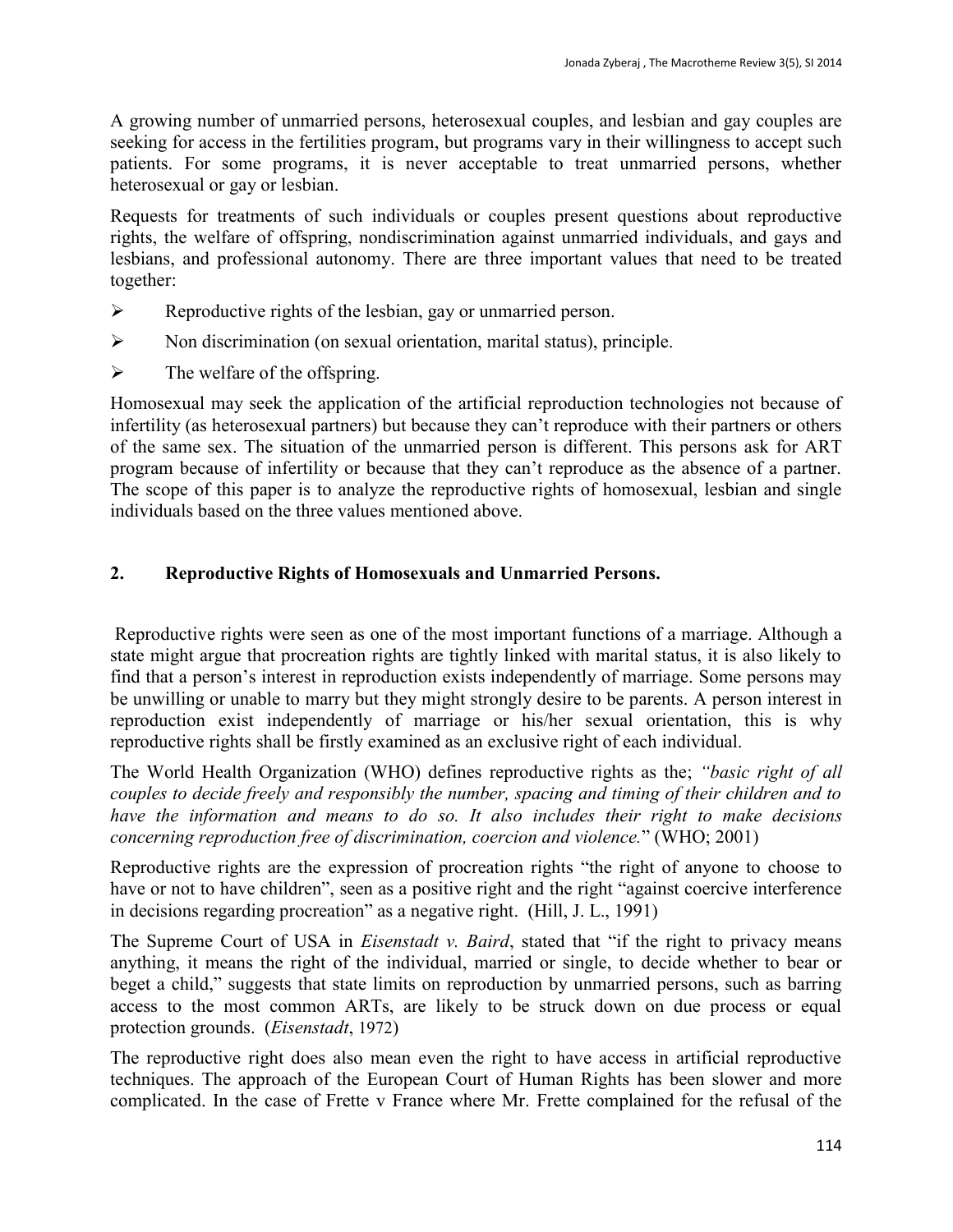adoption, the European Court of Human Rights did not find a violation of the Convention in this case and refused Mr. Frette the right to adopt, arguing that the child's best interests would be harmed if the adoption would be allowed because the child would be 'brought up by a homosexual and deprived of dual maternal and paternal role models. (Frette 2002)

Five years later, in the Evans case the ECHR had a different approach analyzing the implementation of artificial reproductive technologies in respect to the reproductive rights. For that sensitive ethical matter the court held its decision in 2007 declaring "that the concept of private life (art 8 of the ECHR) includes the right to the decision to become parent" as an expression of "«individual's physical and social identity including the right to personal autonomy, personal development and to establish and develop relationships with other human beings and the outside world". (Evans 2007)

In its jurisprudence the ECHR stated that from the procreative rights derives the right to become a parent which is followed by the right to have access in the artificial reproductive technologies (Dickson 2007) (S.H 2011)

In all cases before the ECHR the court led the margin of appreciation to member states and national laws to decide which will be their approach in relation to reproductive and procreation rights of homosexuals. It is obvious that the approach of the US regarding homosexual's rights is much more liberal than that of the odd continent which is characterized for its rigid approach. This contrast is due to the different constitutional approaches between constitutions which are based more on the privacy rights and those which are based more on family and social rights.

Not all the authors consider procreation rights of homosexuals as part of human rights. Opponents of the homosexual reproduction find this kind of reproduction as unnatural as "human reproduction requires the union of a man and a woman, and child rearing requires a man and a woman for its most beneficial, effective, child-protective, and advantageous functioning". (Dau-Schmidt K.G & Brun. C 2006) The same charge can be levied against ART itself for infertile persons. After all, if nature has not equipped people to reproduce, then we should not interfere with nature by assisting them to do so. If we reject that argument for the infertile then we should reject it here as well. (Robertson J. 2005)

The concept of family but also the concept of individual rights has moved through liberalization.

In a very short time the society passed from the concept of traditional family to the small families, consisting on a parent and his/her child or to "de facto" families or only of two partners. (X, Y, and Z 1997), (Schalk & Kopf 2010)

The definition of family has changed and the society has to take in to consideration this fact. Procreative rights are no more rights that derive from the marital status as the main function of a marriage is not only the reproduction. Procreative rights are individual rights as such they can't be subject of any discrimination

## **3. The welfare of the offspring.**

The desire to be a parent is not only reserve to heterosexuals. A great number of lesbians, gays and transsexuals are choosing the application of artificial reproductive technologies to become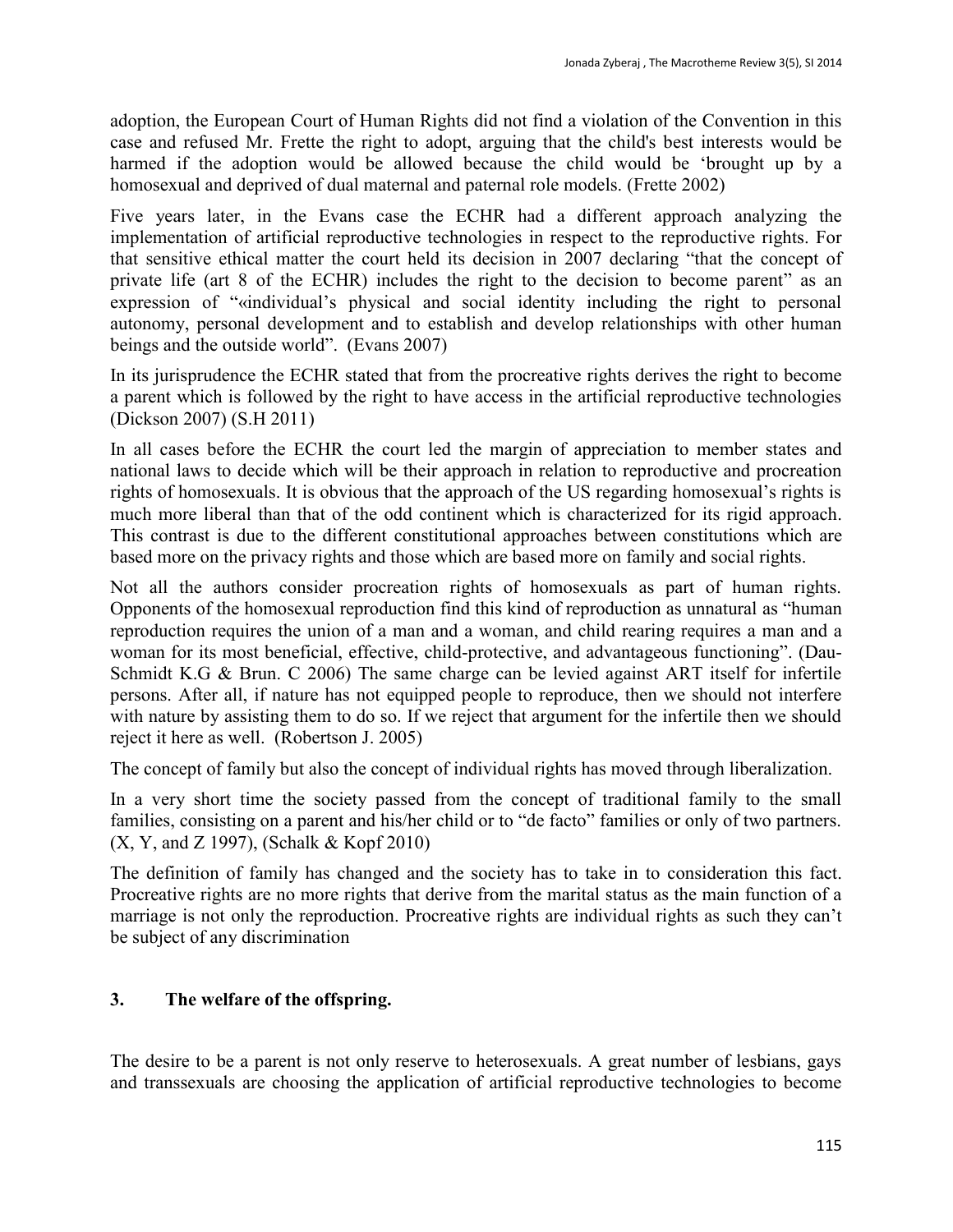parents. Skeptics experienced all this as a "threat" to the society as homosexual groups are often proclaimed as "antifamily". (Bozzet 1987)

Who can be a parent?

No legislation prohibits no one to become a biological parent by the "natural" or sexual way (not even to the unmarried person), but when it comes to the "unnatural" way there legislations differ from one state to another. Homosexuals are prohibited from adopting and this prohibition would extent to their right of procreation through artificial reproductive techniques. This presumes that no gay partners can hire a surrogate mother and no lesbian couples can use donate sperm to conceive a baby. This prohibition to procreate through artificial reproduction in some legislation extends even to unmarried persons. It seems that by using this bans we are defining a good parenthood by the sexual orientation of the parent or by his/her marital status. As Sharon Rush observes;

"…good parenting depends on the person's ability to care, listen and empathize….How good someone might be at relating to others including a child depends on the social and psychological influences that shaped that's person personality. Clearly homosexuals are as capable and as likely as heterosexuals to have good effective skills". (N. Richards, 2010)

Many opponents of the right to procreate and adopt of homosexuals and unmarried persons based their objections on the protection of the best interest of the child and its welfare. The main arguments against homosexual's right of parenthood are based on the opinion that these children could not have a "normal upbringing". (Dunstan GR. 1975) Others believe that children raised by homosexual parents will experience social isolation and sexual orientation problems. (Avison WR. 1997) (Cairney at al 2003)

This is part of the stigmatization of the society against homosexuals but the trend of the society is moving towards more acceptance and tolerance on homosexuals leads to the conclusion that stigmatization of children based on their parents' sexual orientation will be completely eradicated.

Opponents think that priority should be given to secure optimal conditions for the future child and that children may be of great importance to society. To give the possibility to an unmarried women or man to rises a child is an expression of a wrong priority between the right to become a parent and the right of the child to have a mother and a father. (Ekelaar J. & Sarcevis P. 1993) But here it comes to our minds many examples of children whom because of divorce, abandonment of the parent or the death of one of them, they grow up only by the other one, while many other children are growing up by homosexual parents by their prior heterosexual marriages.

Some authors pretend that giving birth to a child using artificial reproduction methods by homosexual partners leads to the "non-identity" problem by causing an unavoidably flawed existence that can be avoidable by not having them at all. In this case Derek Parfit explains that the 'non- identity problem' basically states that the child in question cannot be harmed because they would not even exist if the 'no IVF for homosexual' law was adopted, 1 (others do not accept at all the non identity principle as there an unborn child is not eligible "…the arguments based on welfare of a potential child sounds feasible but they are based on protecting the rights of an unborn child and a child who is probably non- existent thus those are weak claims and merely discriminatory attacks on homosexuals". (Soo C. 2013)

 $\overline{a}$ 

<sup>1</sup> Standford Encyclopedia of Philosophy 2009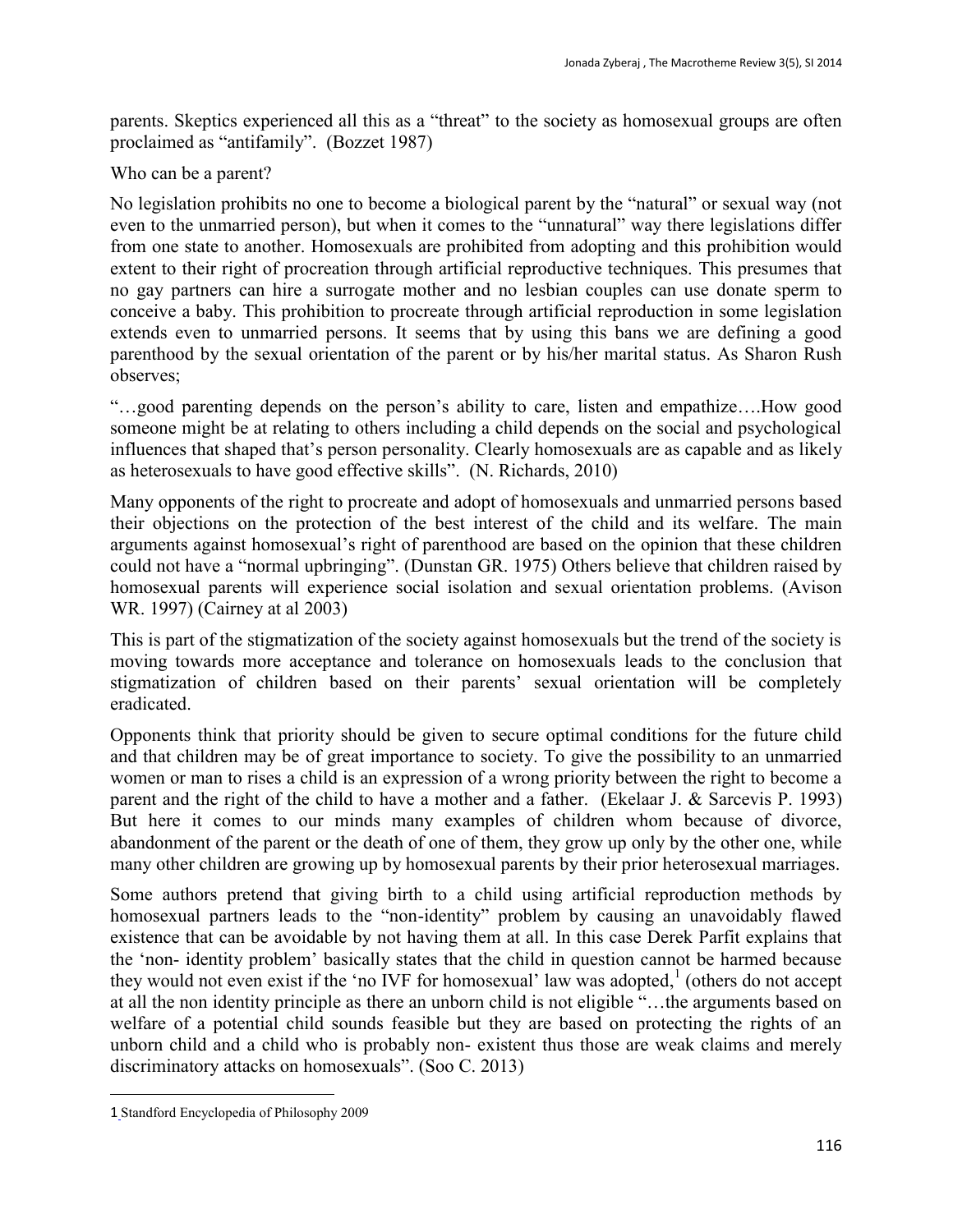Peterson describes the welfare of the child as "the material and psychosocial well-being of a person and often encompasses stability, love, warmth, caring and compassionate relationships". (Peterson 2005) Families perform better if any of their members assumes defined roles which in fact are recurrent behavior patterns. It is indispensable the role of both father and mother in achieving the welfare of the child as they play different roles and cannot replace each other. Fathers are important in a child's life as they are not only providers but disciplinarians, models, companion and teachers. Mothers on the other hand, are nurturing, understanding and supportive. (Greenfield DA. 2007) However not all families have well-defined roles as the single-parent families in which an only parent assumes both the roles of a mother and a father. In this situation it sounds better if we talk about "parents" that if we use the concept of "mother and father".

## **4. The equity of access in ART legislation. The Albania Case**

In Albania as also in some other countries (Greece, Italy, France, Germany) the access to the artificial reproductive technologies is denied to certain groups as to homosexuals and transsexuals. The arguments that justify this lack of access are mostly based on the welfare of the child and in promoting the traditional family.

The welfare of the child mostly has been associated with the presence of both parents (a female and a male) which has always been seen as an important circumstance to their healthy psychosocial development. With the high rate of divorces and also by the increasing of the number of children born out of wedlock, the welfare of the child should not necessary be seen as related to the presence of both heterosexual parents.

Even though the purpose of the artificial reproductive technologies is to make possible the procreation, legislations associate this right with the marital status of heterosexual couples or to heterosexual couples who are in a stable relationship, which means that they have to be "qualified" in order to meet the legislation criteria.

Only a few legislations in Europe recognize the procreation rights of homosexuals or single persons by using the artificial reproductive technologies. Sweden has recognized the right of lesbians and single persons to procreate but not the right of gays to undergo through surrogacy techniques<sup>2</sup>. Spanish legislation makes a similar prevision but with the difference that Spanish law knows as the beneficiary of the artificial reproductive technologies only women, independently of their marital status or sexual orientation."<sup>3</sup>

Netherland has a different approach. It ensures the parentage of the lesbian partner only by an adoption procedure, but they can't access to the  $ART<sup>4</sup>$ . According to Portuguese legislation only heterosexual couples can have access to ART<sup>5</sup>. German, France and Italy are seen as rigid legislations which lead the right of procreation only with heterosexual couples.

 $\ddot{\phantom{a}}$ <sup>2</sup> Swedish Act (2006:351) on Genetic Integrity, chapters 6 and 7

<sup>3</sup> Spanish law n. 14/2006 article 6/1

<sup>4</sup>Netherland Artificial Insemination Donor Information Act, 25 April 2002

<sup>5</sup> Portugal law nr 32/2006, art 6/1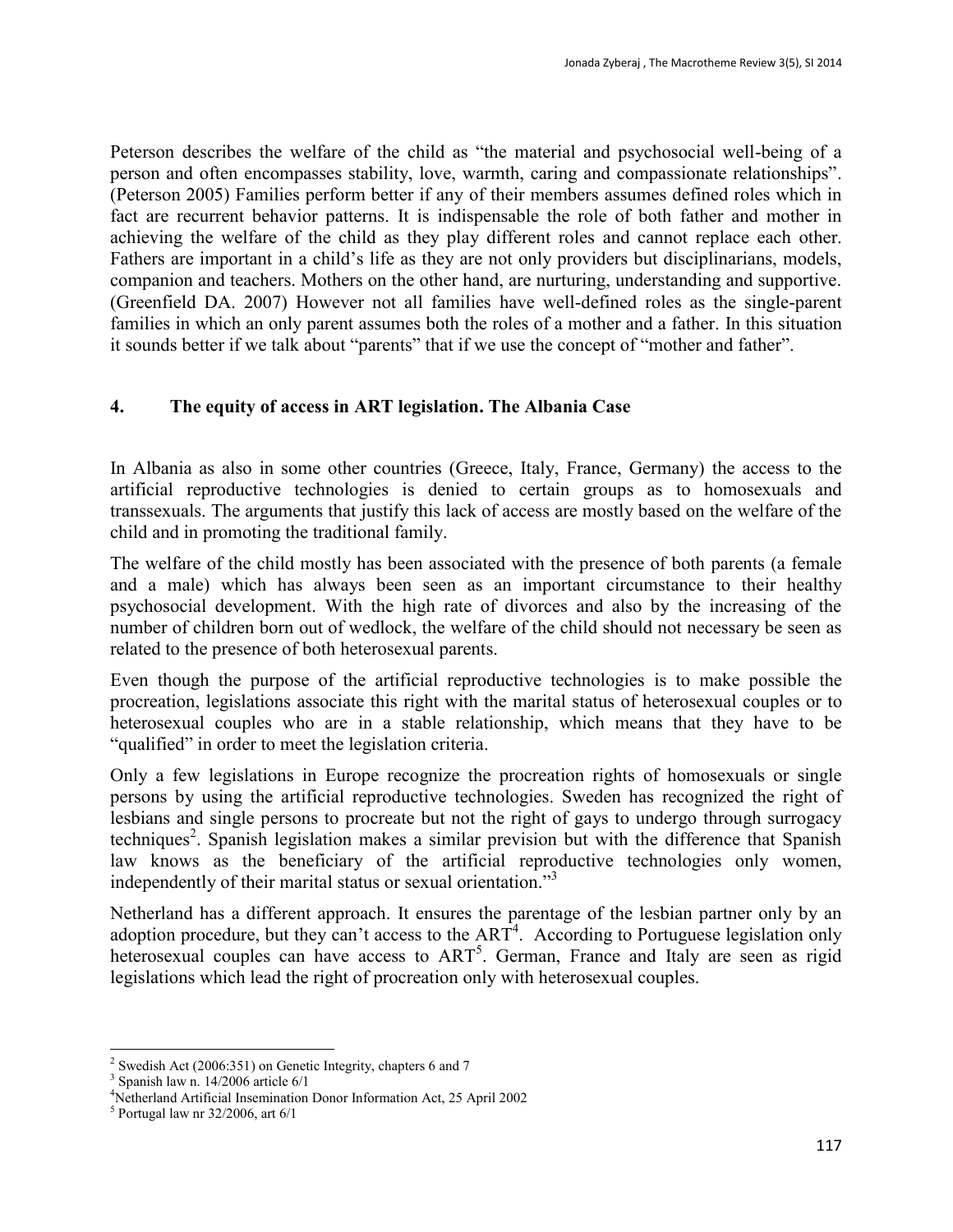The Albanian legislation provides the possibility for a married couple or an individual to undertake the artificial reproduction techniques based on the infertility and the heterosexual criteria.<sup>6</sup> Art 32 of the Albanian law, "On the reproductive health" legitimates the right of individuals and couples to undergo the artificial reproduction techniques:

#### Article 32

The techniques of reproduction are applied:

a) when an individual has reached the age to marry;

b) when the spouses have failed in attempts to have a child for a period of two years up to the moment when the transfer of the embryo and insemination is performed;

c) in the presence of a licensed specialist doctor;

ç) only after the written consent has been received for each cycle by the interested individuals.

On the other side the Albanian law does know only two forms of ART; the artificial insemination and in vitro artificial procreation. The criteria to fit in both those techniques are linked with the marital status and the infertility problems of the couples. This makes it practically impossible to homosexuals to undergo in these techniques.<sup>7</sup>

Although the procreation rights are considered as individual rights sanctioned by the Albanian Constitution and the "Universal Declaration on Human Rights" the health reproductive law make a discriminatory ruling based on sexual orientation of the individual.<sup>8</sup>

In fact, this is not an unexpected ban since the Albanian legislation does not recognize homosexual marriages or homosexuals partnerships. Even the adoption is realized only by single individuals or heterosexual married couples and there is no possibility for gay couples to adopt. Given the above is understandable such an arrangement of access on artificial reproduction techniques

The procreation rights are an expression of autonomy which has been defined as the ''freedom from external constraint and the presence of critical mental capacities such as understanding, intending and voluntary decision making capacity" in simple terms it means the right of every individual to exercise his own rights. Limitations of the rights and freedoms "are only made by law and in the public interest for the protection of the rights of others"<sup>9</sup>. In medical service provision, however, exceptions to the autonomy principle are acceptable when ''an individual's choices endanger the public health, potentially harm another party, or involve a scarce resource for which a patient cannot pay''. In this case it will have to be determined if there is any public interest which may lead in discrimination based on sexual orientation. As we mentioned above there are no statistics to prove that children raised by homosexual families or by homosexual parents suffer an unequal treatment of those raised by heterosexual parents.

 $\ddot{\phantom{a}}$  $6$  Law nr 8876, date 04.04.2002 "On the reproductive health" of the Republic of Albania; art 32,33

 $<sup>7</sup>$  Law nr 8876, date 04.04.2002 "On the reproductive health" of the Republic of Albania; art 32,33,34</sup>

<sup>8</sup> The Universal Declaration of Human Rights, art 16

<sup>&</sup>lt;sup>9</sup> The Constitution of the Republic of Albania, art 17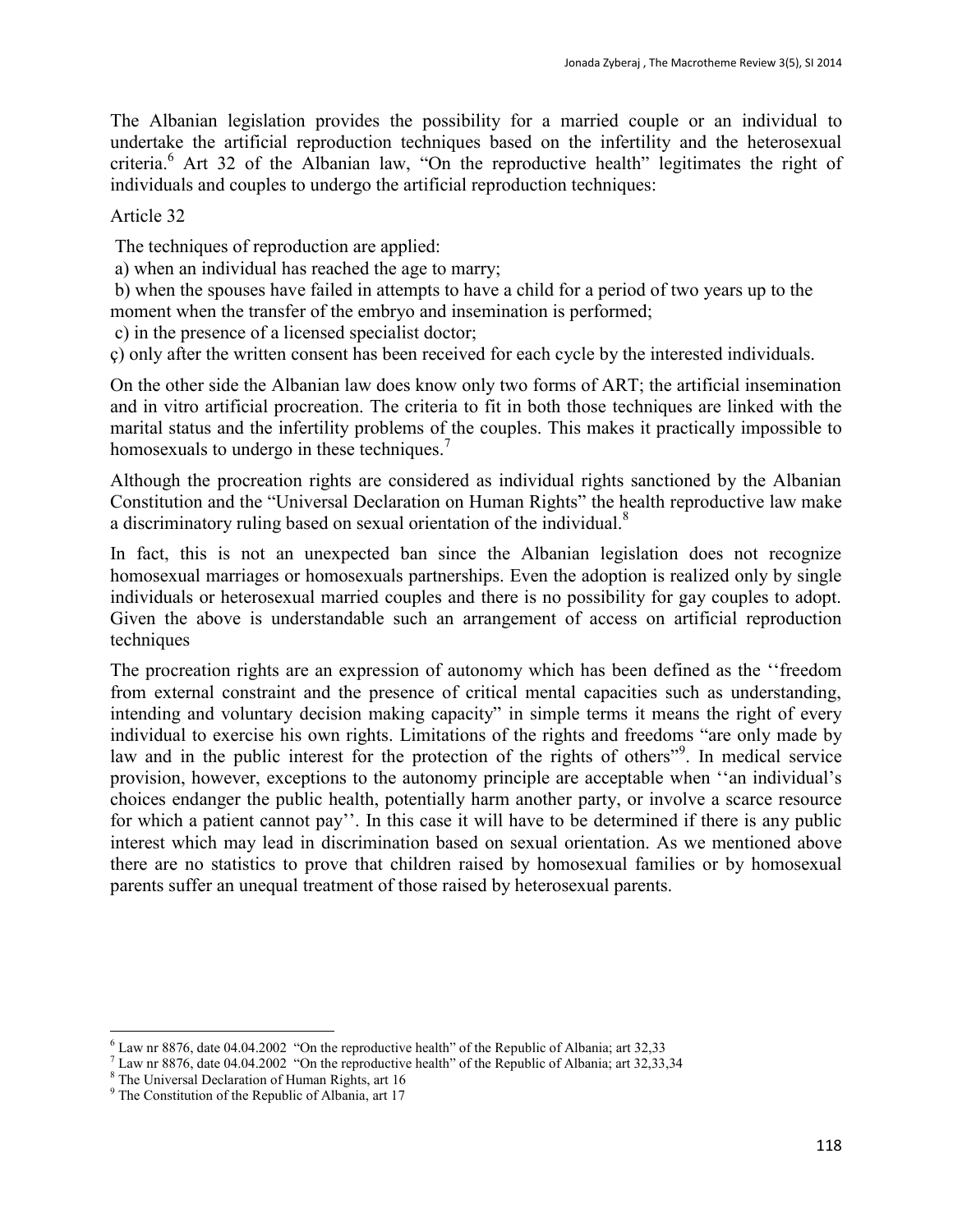## **5. Conclusions**

Gay efforts to be legalized and to legitimate their rights seem to be one of the hot topics of the last decade. Those who are skeptics on homosexual reproduction rights argue that these issues are risking and damaging the morale and the normal functioning of the society. According to them their (gay) efforts to achieve reproductive rights are harmful to society and should not be recognized. The other flip of the coin is that reproduction rights are recognized by international acts as an inviolable individual right. Consequently cases of restriction of that right must be expressed in law and justified by the protection of public interest. Is morality a part of society who oppose gay rights a sufficient reason to limit their rights? Can human rights be limited based on the tradition and on the moral of the society? Who has the right to choose? Procreation is an individual right or it is subject to social control?

As Capron suggest in his paper "prior to looking narrowly at legal regulation, we begin by asking what interest various participants might have in procreation and then examine how law does or should protect or restrict those interests"

The arguments based on the moral of the society are not sufficient to realize the limitations on the reproduction rights as well as in parenting rights.

Justifications that the growth of children by homosexual parents does not affect positively the child's life is also an excuse which is not based on studies and does not justify why children can be provided with good growth from heterosexual parents when these do not meet their duties rather than by committed gay parents.

Legal restrictions may not always fully and effectively limit the negative effects they have requested to avoid. Sometimes it can create a boomerang effect. Lesbians, gays and singles despite their sexual orientation wish to have and to raise children. Legal impossibility may push them towards other forms in order to fulfill their desire to become parents and to exercise all the parental rights. Therefore they can contract simulated marriages which would later lead to the growing number of divorces since the only scope of this marriage would be the possibility of "natural" or artificial reproduction.

In other legislations, where the right to undergo through artificial reproduction techniques is known to single woman but not to homosexuals create access and opportunity only for lesbians, as long as their sexual orientation is not a criteria to meet, and exclude from the access only gay partners

Finding new forms in order to realize the procreation rights and the right to become a parent does not "save" the society from the negative effect that claim to have the legalization of homosexual rights to procreate but would bring other negative consequences as simulated marriages and increasing the number of divorces.

The tendency to draft and interpret laws narrowly creates restricted conditions for the reproductive right of a certain group of individuals and limits the possibility of further development of these straights. The European Parlieament in the Resolution 8/2 1994 recommended to Member States to recognize homosexual couples' rights and to avoid any restrictions that don't allow homosexual couples to get married, to adopt and to raise their children.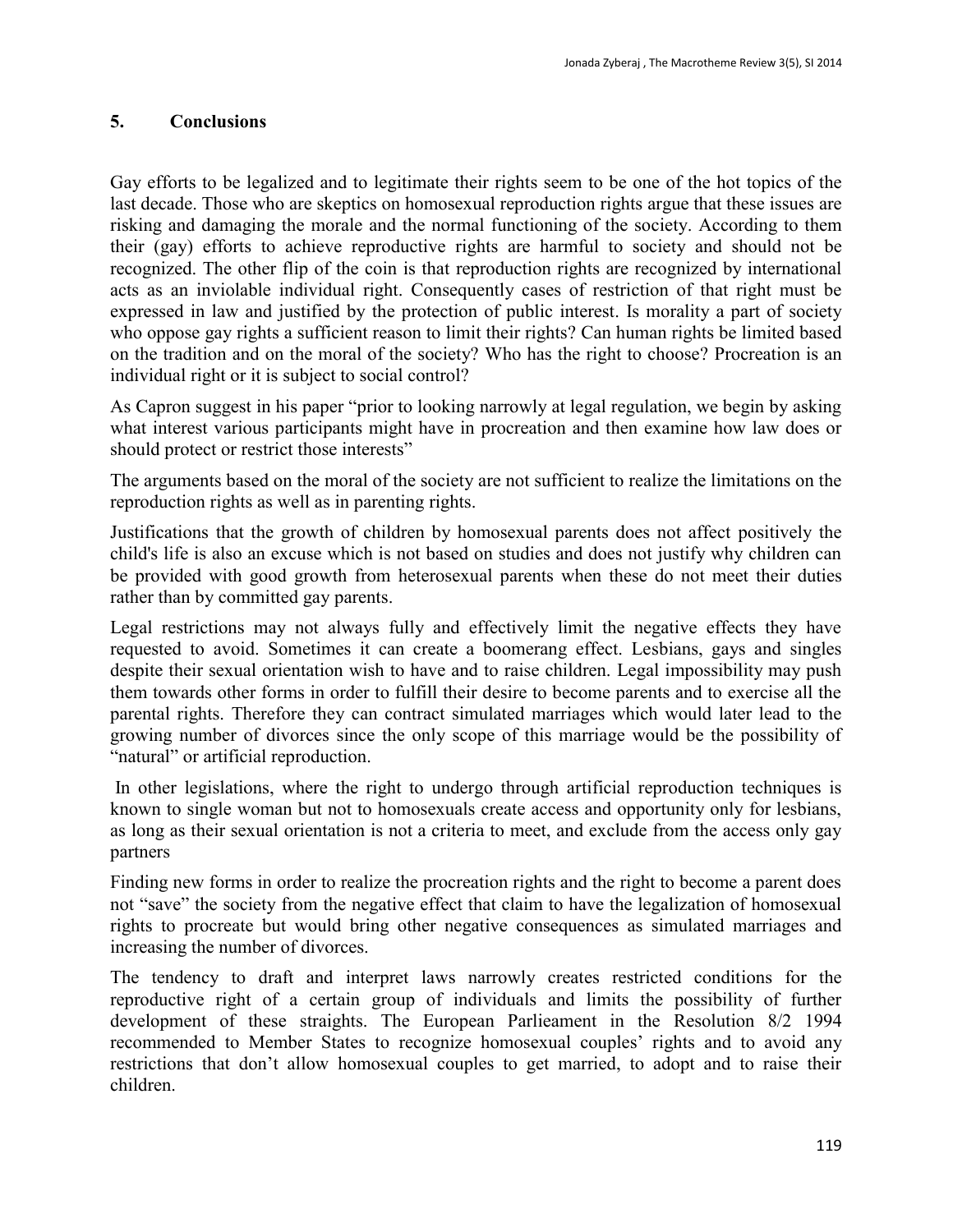Reproductive rights are individual rights to which the state must proclaim and create conditions for their further development, so the reproductive rights of homosexuals or single individuals should advance, because the ethical risks of gay reproduction do not seem very serious, the important benefits that would result indicate that this is an area of research that merits attention and priority and also because pregnancy and reproduction are normally seen as part of the private and family rights and not as part of the public intervention.

Legal restrictions may not always fully and effectively limit the negative effects they have requested to avoid. Sometimes it can create a boomerang effect. Lesbians, gays and singles despite their sexual orientation wish to have and to raise children. Legal impossibility may push them towards other forms in order to fulfill their desire to become parents and to exercise all the parental rights. Therefore they can contract simulated marriages which would later lead to the growing number of divorces since the only scope of this marriage would be the possibility of "natural" or artificial reproduction.

In other legislations, where the right to undergo through artificial reproduction techniques is known to single woman but not to homosexuals create access and opportunity only for lesbians, as long as their sexual orientation is not a criteria to meet, and exclude from the access only gay partners

Finding new forms in order to realize the procreation rights and the right to become a parent does not "save" the society from the negative effect that claim to have the legalization of homosexual rights to procreate but would bring other negative consequences as simulated marriages and increasing the number of divorces.

### **Reference List**

C. Mazzoni "*A legal framework for Bioethics*" Kluwer Law International 1998, A. Capron "*What rules for Procreation*" pg 68, ISBN 90 411 0523 9

Frederick W. Bozzet "*Gay and Lesbian Parents*", Praeger 1987, pg3 Retrived from [http://books.google.com](http://books.google.com/)

Hill, J. L., 1991, "*What does it mean to be a 'Parent'? The claims of biology as a basis for parental rights,"* New York University Law Review, 66: 353–420

John Ekelaar and Peter Sarcevis; "*Parenthood in modern society; Legal and ethical issues for the twenty first century"*. Publisher Martinus Nijhoff ISBN 0-7923-2123-5 pg 218

Robertson JA. "*Children of choice: freedom and the new reproductive technologies"*. Princeton NJ: Princeton University Press, 1994. ISBN: 9780691036656

Norvin Richards *"The Ethics of Parenthood* " pg 47, Oxford University Press 2010, ISBN 978-0-19- 973174-9

Kenneth G. Dau-Schmidt & Carmen Brun, "*Protecting Families in a Global Economy*" 13 IND. J. GLOBAL LEGAL STUD. 165, 169 (2006).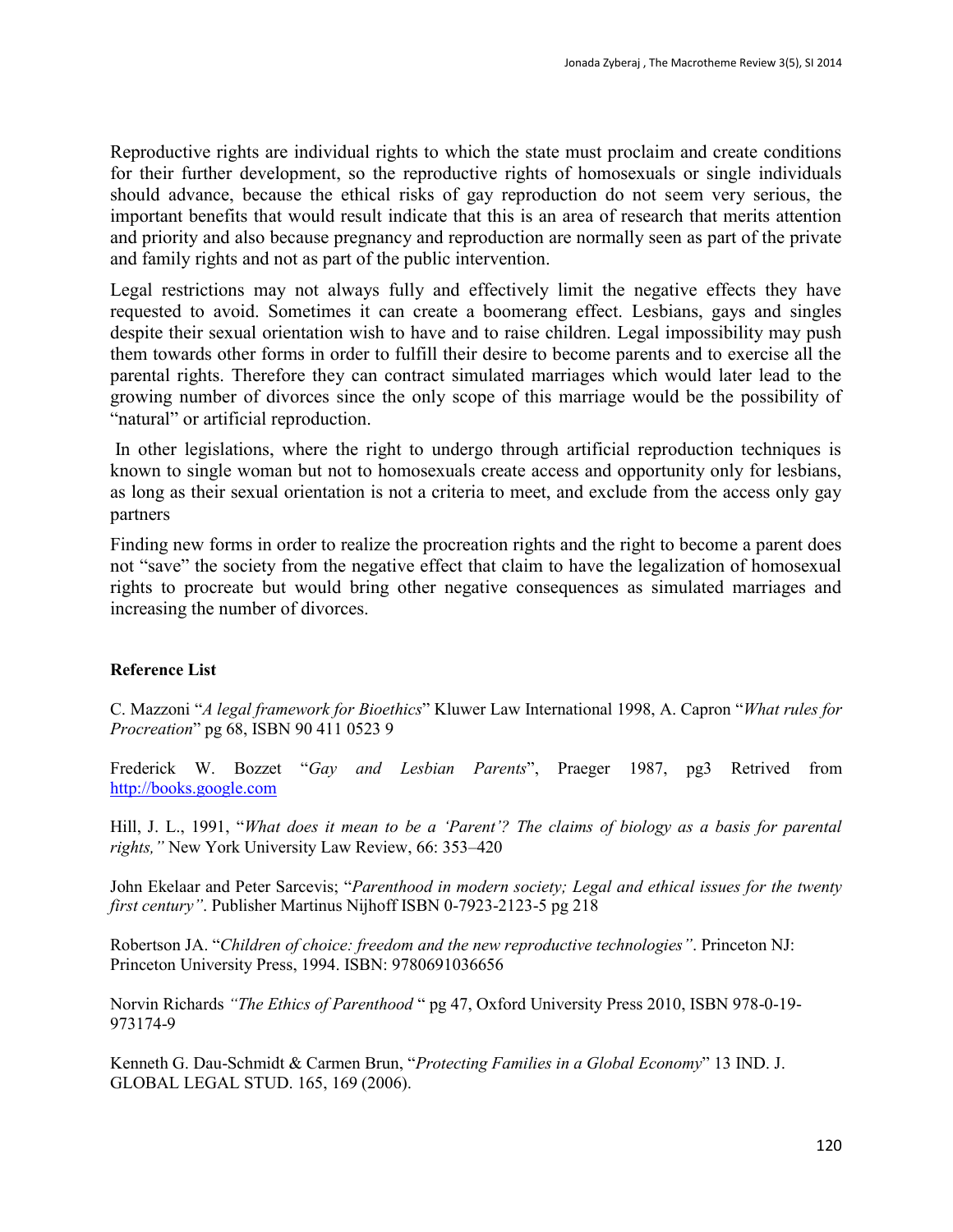Robertson John. A. "*Gay and lesbian access to assisted reproductive technologies"* pg 331 <http://www.utexas.edu/law/faculty/jrobertson/robertson.DARBY.pdf>

Dunstan GR. "*Ethical aspects of donor insemination".* J Med Ethics 1975;1:42–4.

Avison WR. *"Single motherhood and mental health: implications for primary prevention*". Can Med Assoc J 1997;156:661–3.

Cairney J, Boyle M, Offord DR, Racine Y*. "Stress, social support and depression in single and married mothers"*. Soc Psychiatry Psychiatr Epidemiol 2003;38:442–9.

World Health Organisation, *"Transforming health systems: gender and rights in reproductive health"*. A training manual for health managers. WHO Department of reproductive health and research. 2001.

Standford Encyclopedia of Philosophy "*The non identity problem*"; First published Tue Jul 21, 2009; substantive revision Thu Sep 19, 2013; [http://plato.stanford.edu](http://plato.stanford.edu/)

Peterson MM. *"Assisted reproductive technologies and equity of access issues*". J Med Ethics. 2005. 31: 280-285

C. Soo; *"Babies for the socially infertile: how conceivable is it?"* Last retrieved at 20 Sep, 2013 [http://www.fmhs.auckland.ac.](http://www.fmhs.auckland.ac.nz/faculty/teaching/mbchb311a/_docs/IVF-for-homosexuals-complete.pdf)

Greenfield DA. *"Gay male couples and assisted reproduction: should we assist*?" Fertil Steril. 2007. 88, 18-20.

Beauchamp TL. "*Ethical theory and bioethics"* In: Beauchamp TL, Walters L, eds. Contemporary issues in bioethics [5th ed]. Belmont, CA: Wadsworth, 1999:1–32. [http://jme.bmj.com](http://jme.bmj.com/)

The Constitution of the Republic of Albania

Law nr 8876, date 04.04.2002 "On the reproductive health" of the Republic of Albania; art 32,33

Law nr 8876, date 04.04.2002 "On the reproductive health" of the Republic of Albania; art 32,33,34

The European Parliament Resolution 8/2 1994

Swedish Act (2006:351) on Genetic Integrity, chapters 6 and 7

Spanish law n. 14/2006 article 6/1

Netherland Artificial Insemination Donor Information Act, 25 April 2002

Portugal law nr 32/2006, art 6/1

Eisenstadt, 405 U.S. U.S. 438 (1972)

Evans vs United Kindom (Application no. [6339/05\)](http://hudoc.echr.coe.int/sites/eng/pages/search.aspx#{)

Dickson vs U.K (Application no. [44362/04\)](http://hudoc.echr.coe.int/sites/eng/pages/search.aspx#{)